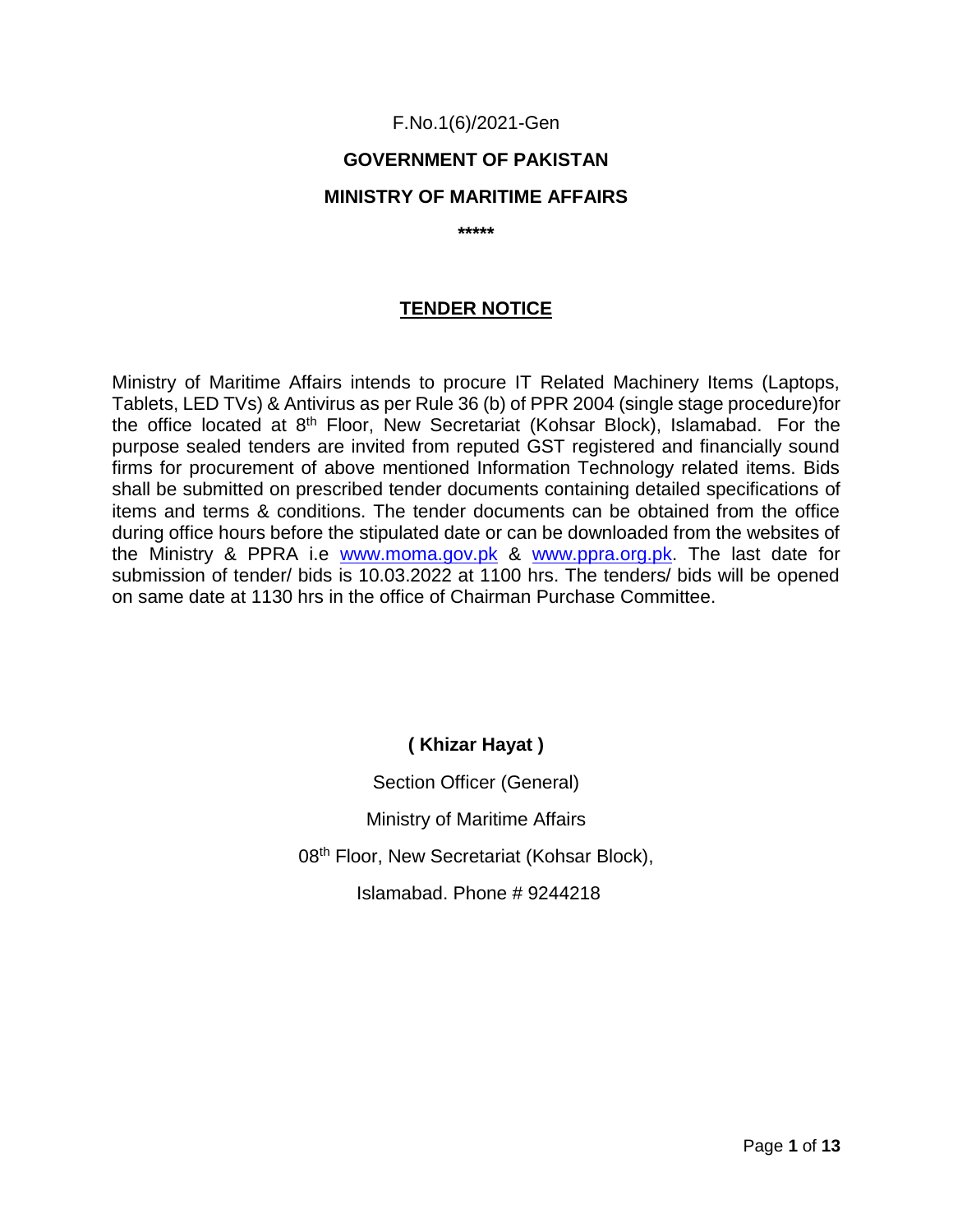#### **GOVERNMENT OF PAKISTAN MINISTRY OF MARITIME AFFAIRS \*\*\***

### **INSTRUCTIONS TO BIDDERS**

This Tender document shall be used for submission of Competitive Bidding for the purchase of IT/Machinery related items & Antivirus for Ministry of Maritime Affairs,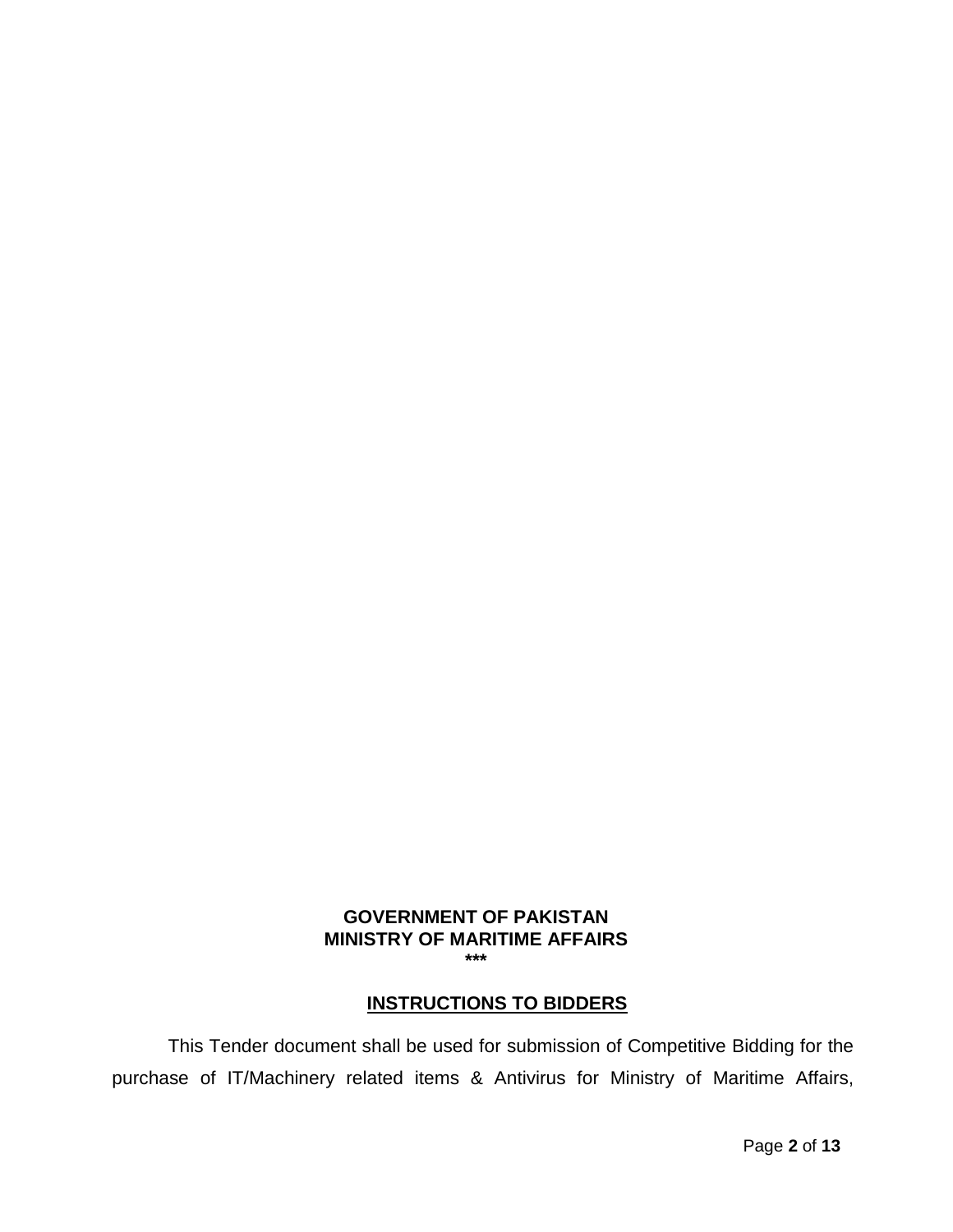Islamabad. Interested bidders (manufactures/firms/suppliers/authorized dealers) may download the tender document from the PPRA's and Ministry of Maritime Affairs websites. The bidders with the lowest evaluated bid will be awarded purchase contract. The detail evaluation criteria has been prepared and attached with these instructions.

## **I. DATE, TIME &ADDRESS FOR SUBMITTING BIDS**

|    | Name of Procuring Agency                  | Ministry of Maritime Affairs, Islamabad                                            |
|----|-------------------------------------------|------------------------------------------------------------------------------------|
|    | Last date for response<br>submission:     | 10th March, 2022at 1100 Hours                                                      |
|    | Opening Date & Time:                      | 10th March, 2022at 1130 Hours                                                      |
|    | <b>Opening Place:</b>                     | 8 <sup>th</sup> Floor, Committee Room, Ministry of<br>Maritime Affairs, Islamabad. |
|    | <b>Contact Person:</b>                    | Section Officer (General),                                                         |
|    | Phone:                                    | +92 51 9244218                                                                     |
| П. | TERMS & CONDITIONS FOR TENDER SUBMISSION. |                                                                                    |

**1. Method of Procurement**

PP Rules 2004, 36(b) i.e. Single stage two envelope procedure.

- **2. About responding organizations-ROs**
- 2.1. The Responding Organization-RO must be registered with Sales Tax Registration Department, must be in possession of valid NTN number and must be on Active Tax Payer List. Copies of the certificates must be provided with the bid document.
- 2.2. The RO must provide on letter head, Name of organization, details of offices across Pakistan and location of Head office, size of company (number of employees), number of years of being incorporated (at least last **03 years in existence**).
- 2.3. The RO to provide information as per template available at Annexure I, II and III.
- 2.4. The RO may not propose any kind of refurbished, Used, End of Life, and Near End of Life equipment /components in their proposals.
- 2.5. The RO shall be responsible for payment of any duties/taxes etc. that are imposed by the GOPduring the currency of the project. The bid price MUST be inclusive of all taxes. The RO is hereby informed that the Government shall deduct tax at the rate prescribed under the tax laws of Pakistan, from all payments for services rendered by any responding organization who signs a contract with the Government.
- 2.6. The RO shall be certified Direct Partner / Tier One Partner of the Original Manufacturer for past 03 years at least **for requirement mentioned at S# 1, 3, 4 & 5**
- 2.7. Onsite installation & relevant services to be provided by the vendor.
- 2.8. Financial capability and yearly growth rate (business revenue) in past 03 years.
- 2.9. RO must provide value, size and nature of projects done in past three (03) years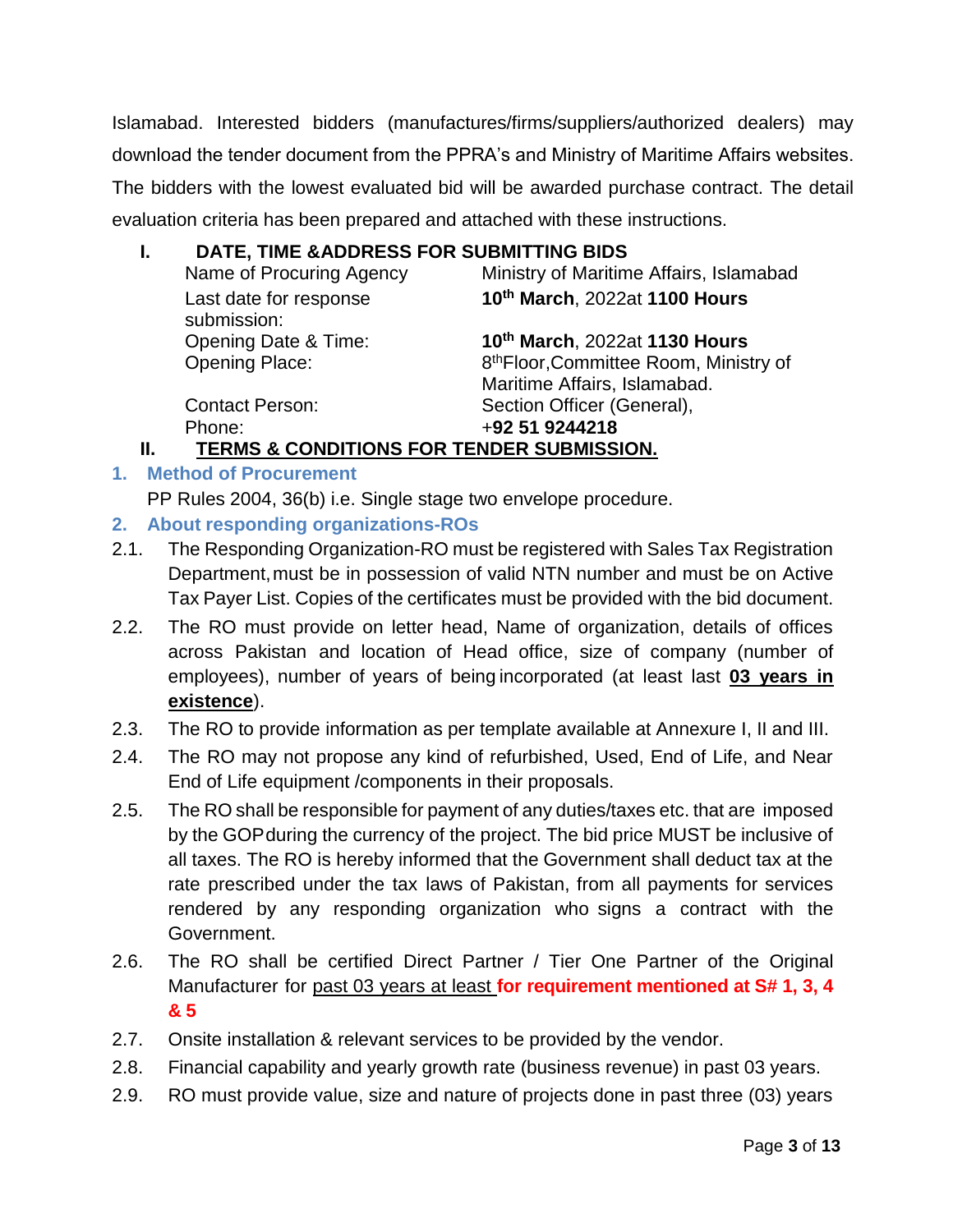at least with respect to quoted products.

- 2.10. RO must be in IT business for last three (03) years at least.
- 2.11. RO should have successfully completed three (03) similar projects in size, nature & value of thequoting items.

### **3. Preparation of Bids**

- 3.1. A bid bond, in the shape of a Bank Draft/Pay Order in the name of **Ministry of Maritime Affairs,** equivalent to 2% (exact 2%) of the total cost of bid should be submitted along with the tender.
- 3.2. RO shall submit an affidavit that it is not blacklisted by any Federal, Provincial Public sector organization.
- 3.3. The Bid Bond to be enclosed in a separate envelope, labelled as "Bid Bond", and which shouldbe sealed. **It must be ensured that bid bond should not be in the same envelope as the financial proposal**. *In the technical bid, RO must confirm on company's letter head that the Bid Bond is being submitted as required by Ministry of Maritime Affairs.*
- 3.4. Envelope for financial proposals should clearly mark: **"Financial Proposal"**. Two hard copies of**Technical Proposal** and **Financial proposal** are required. *Soft copies of both technical proposaland financial proposal must be provided along with bid envelopes in inerasable format.*
- 3.5. Main Envelope for Technical proposal should clearly mark **"Technical Proposal".** Main envelope for technical proposal should contain **02 hard copies and 02 soft copies of the technical proposal** (each being physically separated, bound, sealed and labelled as "Technical Proposal"). Each envelope should contain similar supporting documents.
- 3.6. Detail of technical specifications is attached at Annex-II. Initial evaluation/screening will bedone as per Annex I; whereas, technical evaluation as per Annex III. Responding Organizations should provide all details in required templates provided under:
	- Annexure-I for Initial Screening
	- Annex-III for technical evaluation (technical proposal envelope)
	- Annex- IV for financial **evaluation (in the financial proposal envelope).**
- 3.7. Responding Organizations must submit **Price Reasonability Certificate (for Goods only)** to certify that the price quoted for the goods are not more than the price charged from any agency (Government or Private) in Pakistan. Certificate to be attached on Stamp paper.
- 3.8. RO must provide at least three (03) successfully delivery from the previous customers.
- 3.9. All proposal and price shall remain valid for a period of **120 days** from the closing date of thesubmission of the proposal. However, the responding organization is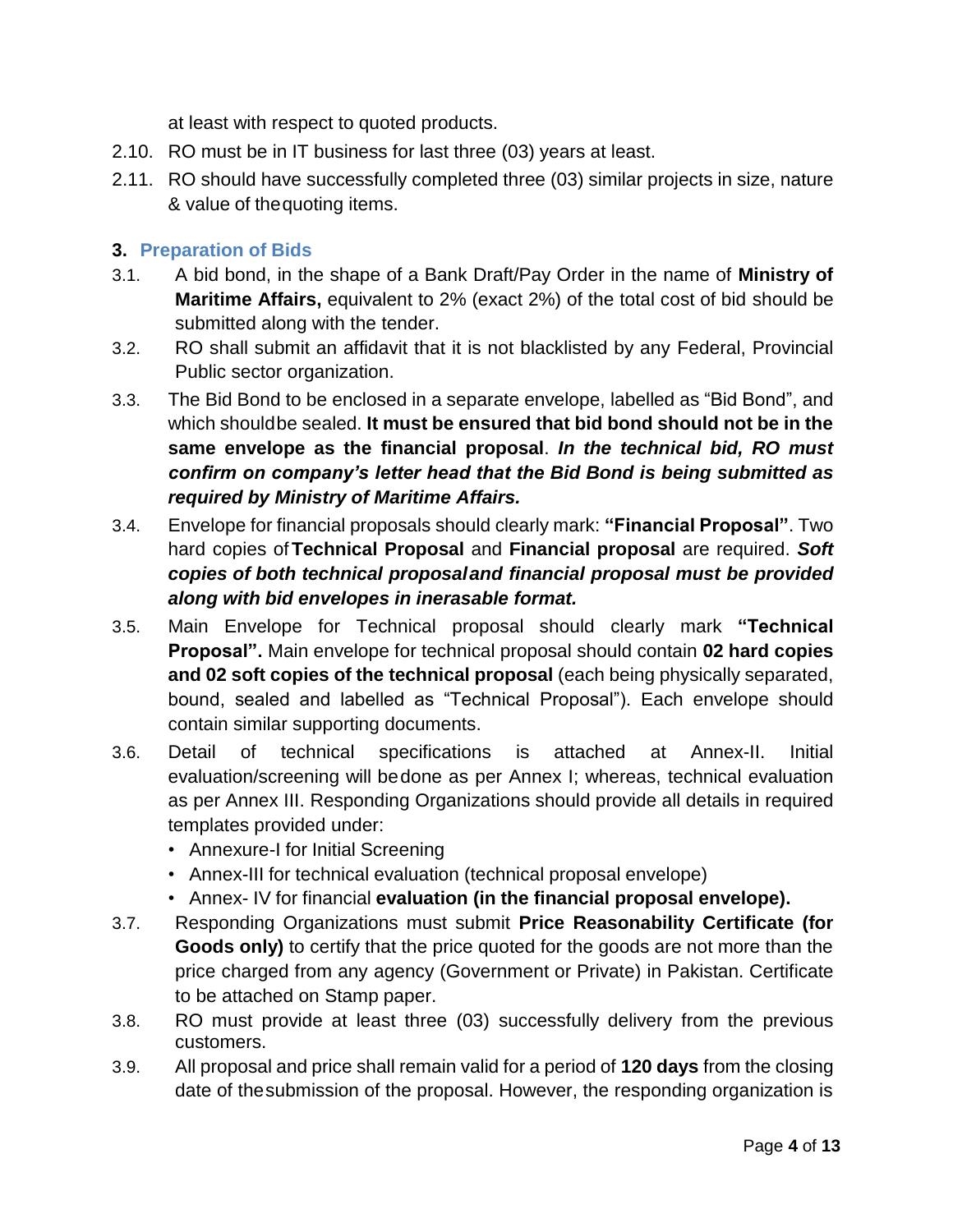encouraged to state a longer period of validity for the proposal.

- 3.10. All currency in the proposal shall be quoted in Pakistan Rupees (PKR).
- 3.11. The successful vendor shall be required to deposit in the form of a Bank Guarantee, a Performance Bond upon execution of the contract, a sum equivalent to **ten** percent (**10%**) of the contract value, this Bank Guarantee shall be issued by a scheduled bank operating in Pakistan and shall be kept valid from the date of issue, and should cover the warranty period after all contractual obligations have been fulfilled.
- 3.12. Hardware equipment should have three (**03**) years local warranty or as mentioned in technical specifications, including parts and Labour with onsite support.
- 3.13. The end user licenses, end user warranties and end user contracting support services will be in the name of Customer, for all the equipment and Software loaded on the equipment delivered during the course of the project.
- 3.14. RO should clearly indicate the duration of delivery (MUST be in requested timeframe) of equipment after the award of contract.

## **3. Submission of Bids**

3.1. Proposals shall be delivered by hand or courier so as to reach the address given below by the last date indicated for submission. PROPOSALS RECEIVED BY FAX OR EMAIL SHALL NOT BE ACCEPTED:

**"SO (General),** Ministry of Maritime Affairs, 8th FLOOR KOHSAR BLOCK, PAK SECRETARIAT ISLAMABAD, Phone: 051- 9244218"

- 3.2. Bids may be submitted to SO (General), MoMA in a SEALED CONFIDENTIAL COVER at the address given above latest by the date mentioned above. Bids will beopened on the same date and venue as mentioned above in front of bidders/representatives etc.
- 3.3. Financial proposals of only technically accepted bids shall be opened publicly at a time, date, and venue to be announced and communicated later after the evaluation and approval of the technical proposal. However, the financial proposal of bids found technically non-responsive shall be returned un-opened to the respective bidders.
- 3.4. MoMA's determination of a Bid's responsiveness will be based on the contents of the Bid itself. A substantially responsive Bid is the one that conforms to all the terms, conditions, specifications and other requirements without material deviation, reservation, or omission. If a bid is not substantially responsive, it shall be rejected by MoMA and may not subsequently be made responsive by the Bidder by correction of the material deviation, reservation, or omission.
- 3.5. MoMA reserves the right to accept or reject any proposal submitted, to render any or all of the proposals as non-responsive, and to reject all Proposals in response to the tender at any time prior to award of contract, while assigning the reason(s) thereof under provision of PP Rules-2004 amended from time to time.
- 3.6. Prior to expiration of the period of the proposal's validity or the extended period, if any, MoMA shall award the contract to the Bidder that (i) after meeting the eligibility and/or qualification criteria, is found substantially responsive to the terms and conditions of this document; and (ii) evaluated as the highest ranked bid on the basis of combination of the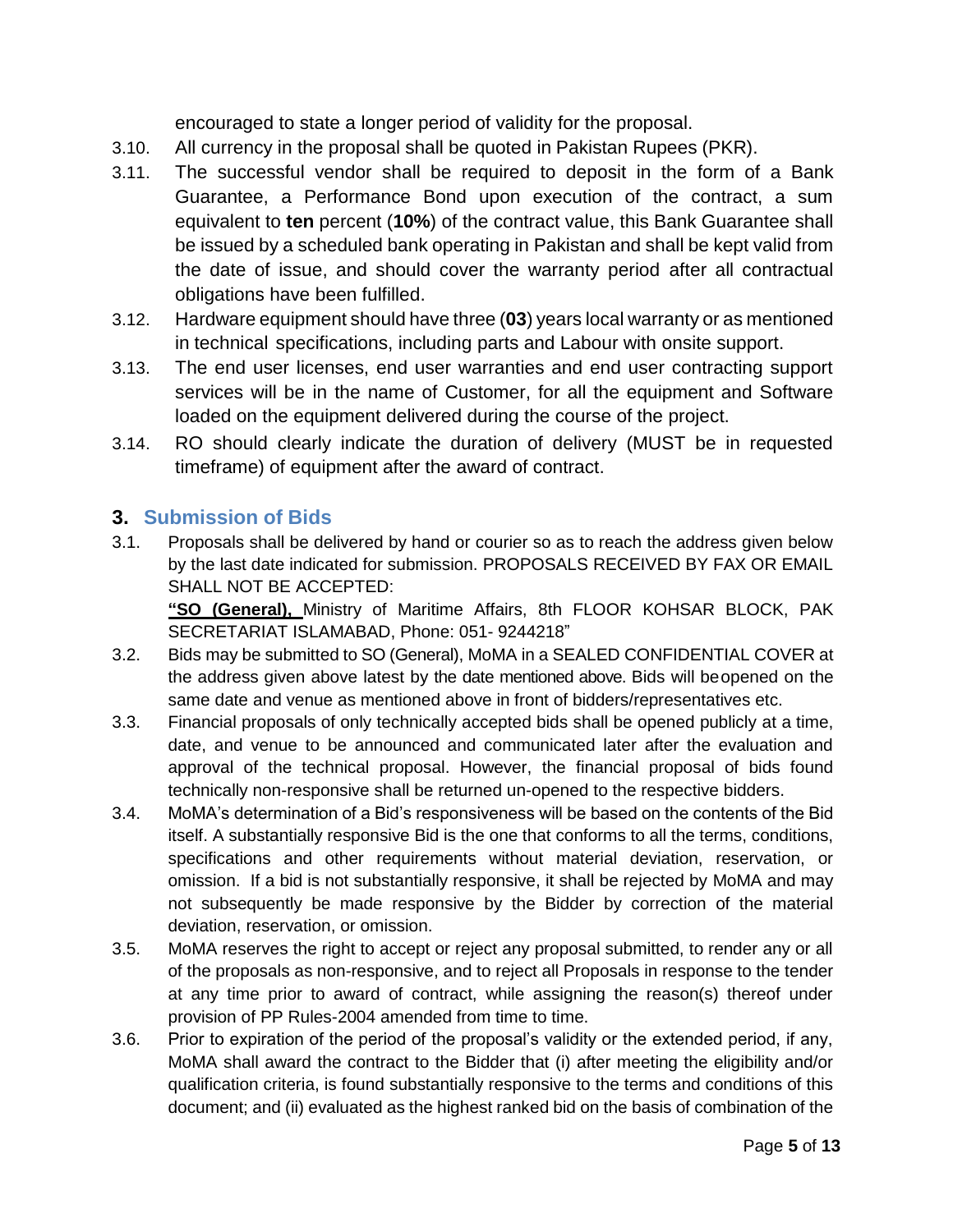cost and quality thereof, as specified in this document.

- 3.7. Various marks are assigned to evaluation criteria of **Annexure-I** of this document and proposals that obtain 70 percent or above score collectively in both parts and score 30 (60 percent) in each of the two parts individually will be considered as **'Technically Qualified'**. Technical qualification is mandatory for entering in the financial evaluation stage.
- 3.8. Financial Bids of only the Technically Qualified bidders will be opened before the representatives who wish to attend the tender opening. The lowest financial bidder will be given 100 percent and all other technically qualified bidders will be evaluated with the following formula:

#### **Lowest Bid. X 100 = Financial Score of 'A' Company 'A' company's Bid**

- 3.9. In order to get the most advantageous bid the award criterion are set as 60 percent to technical side and 40 percent to financial scores. All Technically Qualified bidders will be evaluated from a total cumulative score as follows: **(Technical Score x 0.6) + (Financial Score x 0.4) = A Company's Total Cumulative Score**
- 3.10. MoMA will evaluate and award the Contract to the Bidder who secured the highest total cumulative score. In case of a tie between the two bidders the technical score will take the precedence. In all cases, the decision(s) of the procuring agency will be binding on all concerned.
- 3.11. MoMA will conduct the evaluation solely on the basis of response to this tender received from the firms for which evaluation shall be undertaken in the following steps:
	- a. Preliminary Examination including Technical Specifications and other compliances;
	- b. Arithmetical check and ranking of bidders who passed preliminary examination by price; and
	- c. Evaluation of prices.
- 3.12. For the Price Schedule that are submitted, MoMA shall check and correct arithmetical errors as follows:
	- a. If there is a discrepancy between the unit price and the line item total that is obtained by multiplying the unit price by the quantity, the unit price shall prevail and the line item total shall be corrected, unless in the opinion of MoMA there is an obvious misplacement of the decimal point in the unit price; in which case, the line item total as quoted shall govern and the unit price shall be corrected;
	- b. if there is an error in a total corresponding to the addition or subtraction of subtotals, the subtotals shall prevail and the total shall be corrected; and
	- c. if there is a discrepancy between words and figures, the amount in words shall prevail, unless the amount expressed in words is related to an arithmetic error, in which case the amount in figures shall prevail; and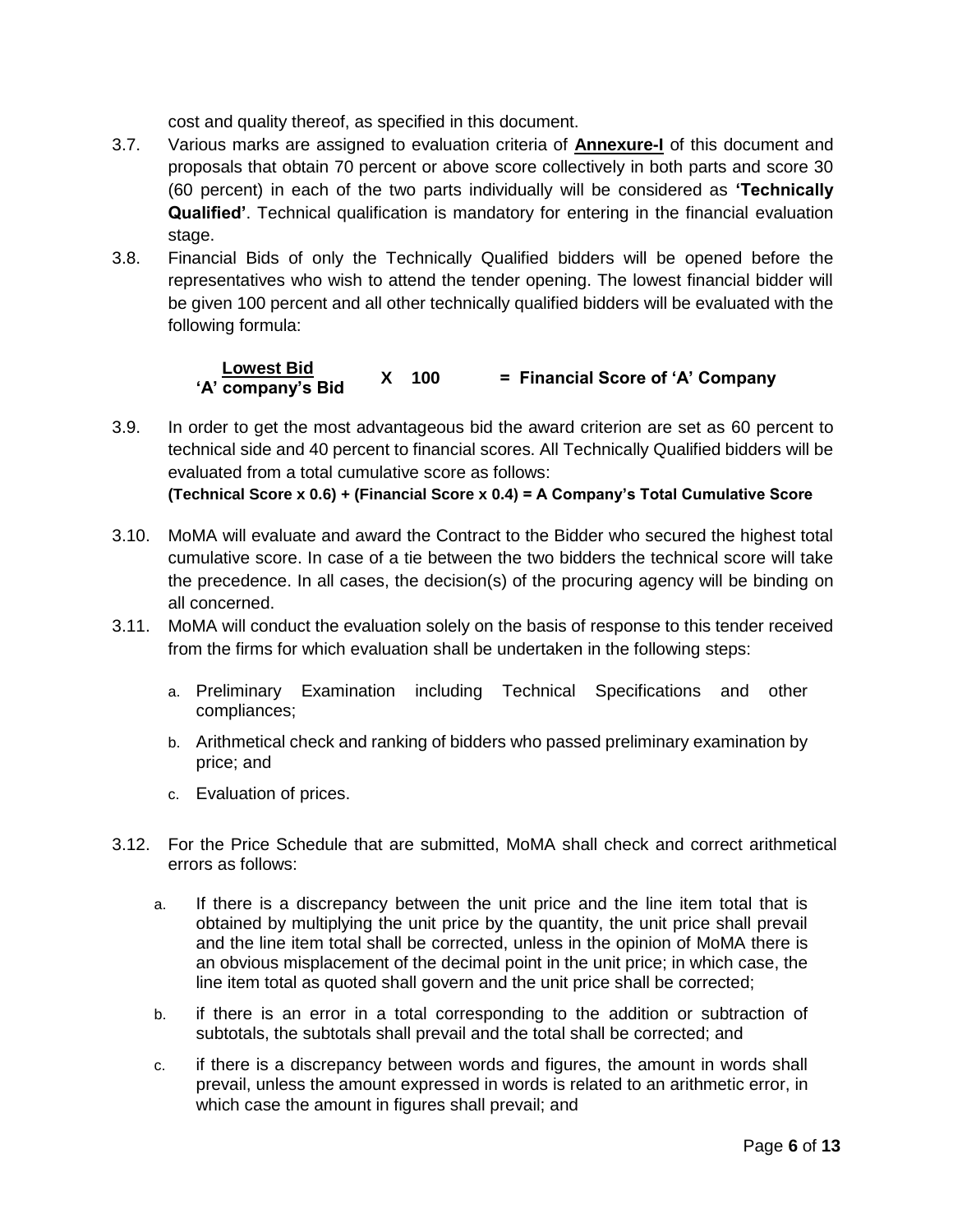d. if the Bidder does not accept the correction of errors made by MoMA, its Bid shall be rejected.

## 4. **Award of Contract**

#### **4.12. Acceptance of Bid and Award Criteria**

The bidder after qualifying through given criteria in **Annexure I** will be called in for financial opening. In financial opening the bid found to be the most advantageous bid shall be accepted as per PP Rules  $36(b)(ix)$ , if not in conflict with any other law, rules, regulations or policy of the Government of Pakistan, shall beawarded the Contract, within the original or extended period of bid validity

#### **4.13. Procuring Agency's Right over quantities at the time of Award**

The Procuring Agency reserves the right at/after the time of award of Contract to increase ordecrease, the quantity of goods up to 15% as originally specified in the Schedule of Requirements **(Annexure-I)** without any change in unit price or other terms and conditions. Payment will be made for the items actually delivered as per rate per unit provided by the bidder.

#### **4.14. Notification of Award**

- 4.14.1. Prior to the expiration of the period of bid validity, the Procuring Agency shall notifyto the successful Bidder in writing that the bid has been accepted.
- 4.14.2. The notification of award shall constitute the formation of the Contract between the Procuring Agency and the successful Bidder.
- 4.14.3. The enforcement of the Contract shall be governed by Rule 44 of the PPRA-

#### **4.15. Signing of Contract**

- 4.15.1. After the notification of award, the Procuring Agency shall send the successful Bidder the Contract Form/Document/Purchase Order
- 4.15.2. The Contract shall become effective upon affixation of signature of the Procuring Agency and the selected Bidder on the Contract document
- 4.15.3. If the successful Bidder, after completion of all codal formalities shows an inability to sign the Contract then its Bid Security shall stand forfeited and the firm may be blacklisted and de- barred from future participation, whether temporarily orpermanently. In such situation the Procuring Agency may award the contract to the next lowest evaluated Bidder or call for new bids.

#### 5. **Performance Guarantee**

- 5.12. On the date of signing of Contract, the successful Bidder shall furnish a Performance Guarantee @10% of the total Contract Cost of Lot/Lots, on the Form and in the manner prescribed by the Procuring Agency
- 5.13. The Bid Security submitted by the successful bidder at the time of submitting its bid shall be returnedto the Bidder upon signing of contract, successful delivery of goods, furnishing of the performance/bank guarantee and confirmation of the performance/bank guarantee by the MoMA with the Bank of the successful bidder.
- 5.14. Failure to provide a Performance Guarantee by the successful Bidder is a sufficient ground for annulment of the award and forfeiture of Bid Security. In such event the Procuring Agency may award the contract to the next lowest evaluated bidder or call for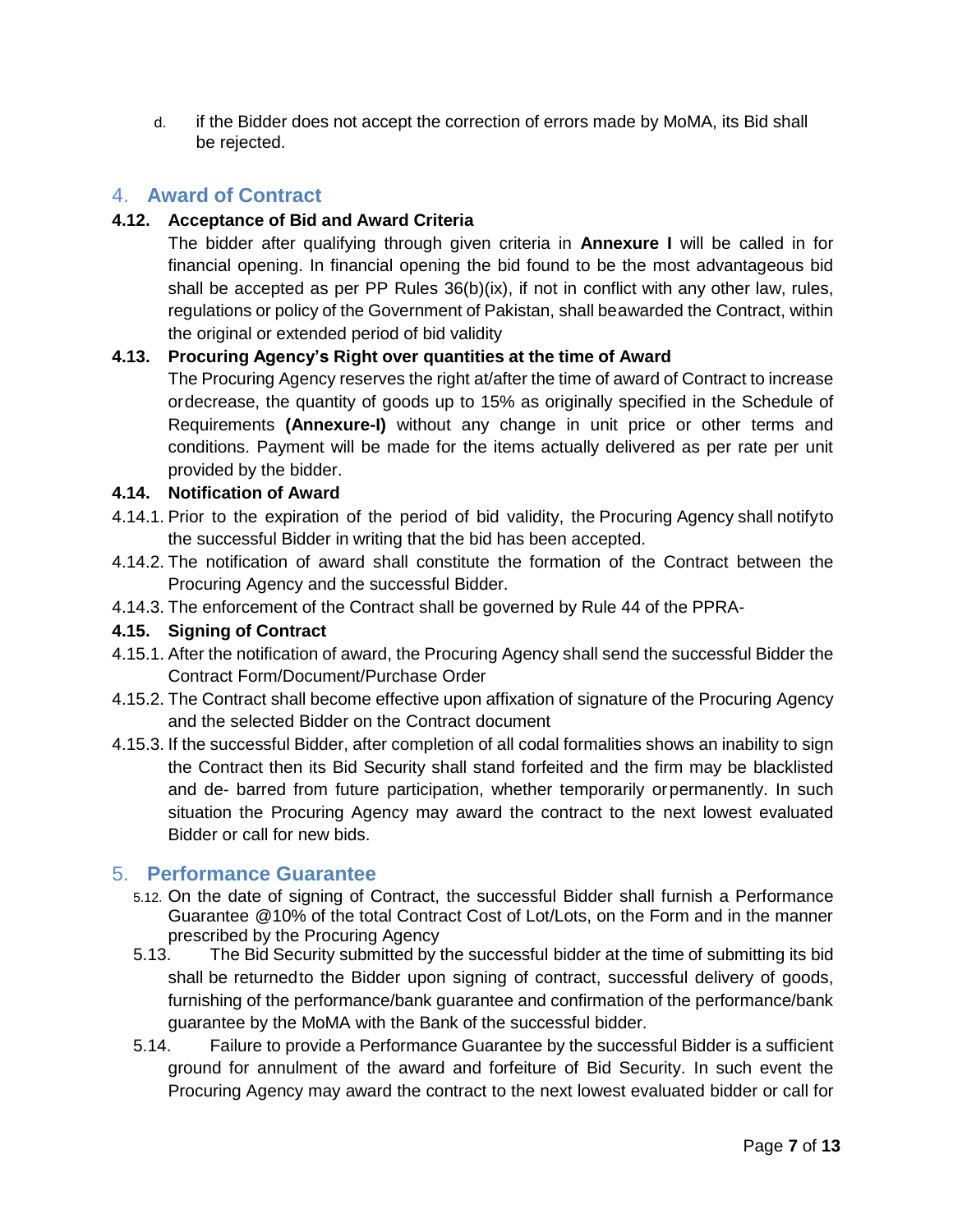#### new bid

# **6. Implementation & Payment Schedule**

|                | <b>Milestone</b>                                                                   | <b>Time Period</b>                                                                                                                                                                                        | <b>Payment</b>                            |
|----------------|------------------------------------------------------------------------------------|-----------------------------------------------------------------------------------------------------------------------------------------------------------------------------------------------------------|-------------------------------------------|
| 1 <sub>1</sub> | Supply,<br>Installation,<br>configuration and testing<br>of<br>(Hardware/Software) | Six (04) to Eight (06) Weeks from the<br>date of signing of contract / issuance<br>Equipment   of purchase order.                                                                                         | 100%                                      |
| 2.             | End of performance<br>Guarantee                                                    | Performance Guarantee will have to<br>be provided to cover the warranty<br>period of the hardware as mentioned<br>in Technical Specification from the<br>date of successful testing<br>and<br>acceptance. | Release<br>0f<br>Performance<br>Guarantee |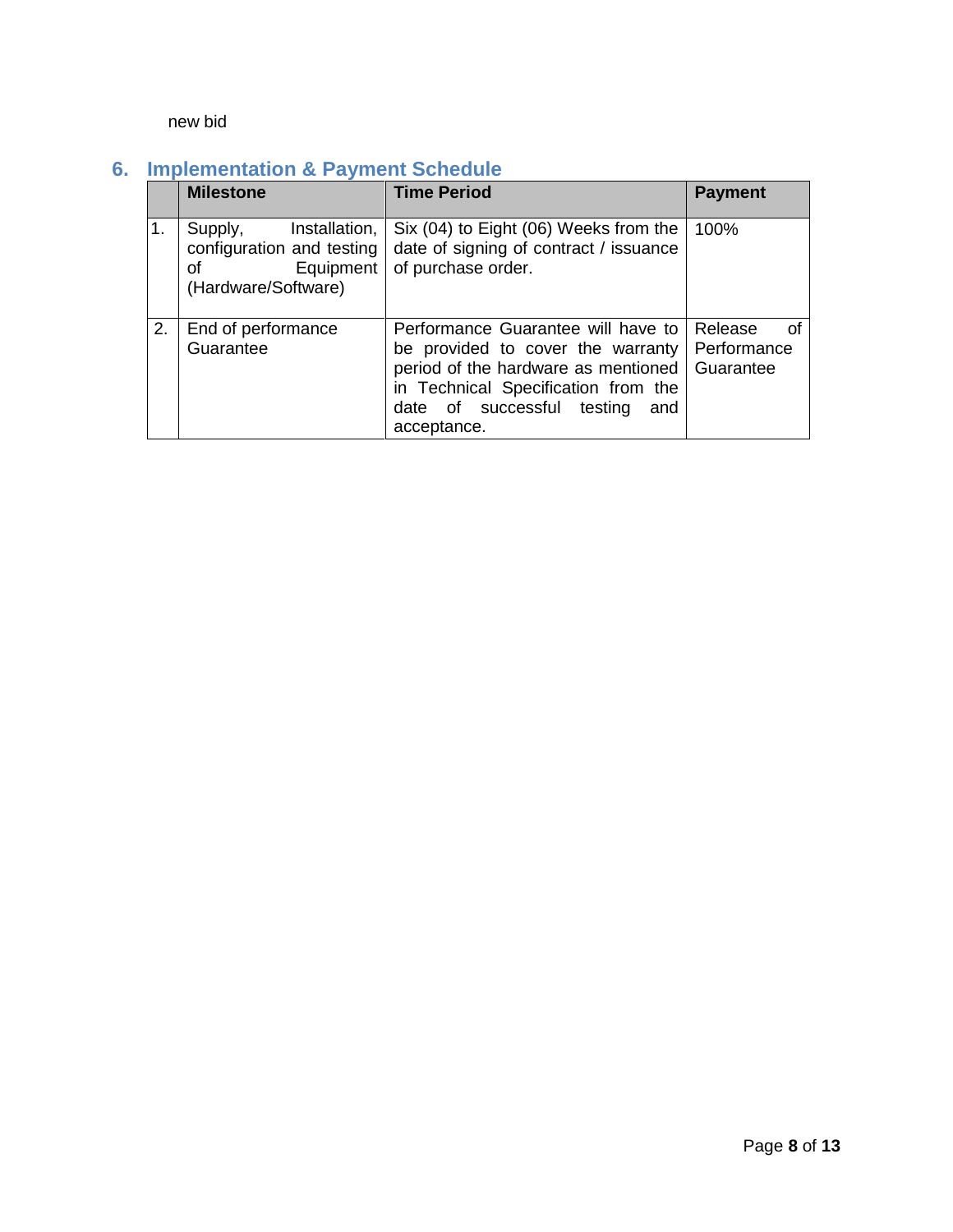## **Annexure-I**

## **Evaluation Criteria**

Bids evaluation shall be subject to 100% compliance to the following criteria for Vendors qualification:

| General terms and conditions compliance                                                                                                                          |                                                                                                                                 |              |    | <b>Total</b><br><b>Marks</b> | <b>Marks</b><br><b>Obtained</b> |
|------------------------------------------------------------------------------------------------------------------------------------------------------------------|---------------------------------------------------------------------------------------------------------------------------------|--------------|----|------------------------------|---------------------------------|
| 1) The Responding Organization-RO must be registered with Sales Tax Registration<br>Department, must be in possession of valid NTN number and must of Active Tax |                                                                                                                                 |              | 20 |                              |                                 |
|                                                                                                                                                                  | Payer List. Copies of the certificates must be provided with the bid document.                                                  |              |    |                              |                                 |
|                                                                                                                                                                  | If Yes with document evidences<br>If No                                                                                         | 20<br>O      |    |                              |                                 |
|                                                                                                                                                                  | 2) The RO shall be certified direct partner of the Original Manufacturer for past 03                                            |              |    | 20                           |                                 |
|                                                                                                                                                                  | years at least for Lot #1 &3                                                                                                    |              |    |                              |                                 |
|                                                                                                                                                                  | If Yes with document evidences                                                                                                  | 20           |    |                              |                                 |
|                                                                                                                                                                  | If No                                                                                                                           | <sup>0</sup> |    |                              |                                 |
|                                                                                                                                                                  | 3) RO must be in IT business for at least last three (03)years.                                                                 |              |    | 20                           |                                 |
|                                                                                                                                                                  | If Yes with document evidences                                                                                                  | 20           |    |                              |                                 |
|                                                                                                                                                                  | If No                                                                                                                           | 0            |    |                              |                                 |
|                                                                                                                                                                  | 4) RO should have successfully completed three (03) similar projects insize,                                                    |              |    | 20                           |                                 |
|                                                                                                                                                                  | nature & value of the quoting items. Purchase order must be provided                                                            |              |    |                              |                                 |
|                                                                                                                                                                  | If Yes with document evidences                                                                                                  | 20           |    |                              |                                 |
|                                                                                                                                                                  | If No<br>0                                                                                                                      |              |    |                              |                                 |
|                                                                                                                                                                  | 5) Responding Organizations must submit Price Reasonability Certificate                                                         |              |    | 5                            |                                 |
|                                                                                                                                                                  | If Yes with document evidences                                                                                                  | 5            |    |                              |                                 |
|                                                                                                                                                                  | If No                                                                                                                           | O            |    |                              |                                 |
|                                                                                                                                                                  | 6) A bid bond, in the shape of a Bank Draft/Pay Order in the name of SO (General),                                              |              |    | 5                            |                                 |
|                                                                                                                                                                  | Ministry of Maritime Affairs, equivalent to 2% (exact 2%) of the total cost of bid<br>should be submittedalong with the tender. |              |    |                              |                                 |
|                                                                                                                                                                  | If Yes with document evidences                                                                                                  | 5            |    |                              |                                 |
|                                                                                                                                                                  | If No                                                                                                                           | U            |    |                              |                                 |
| 7) RO shall submit and affidavit that it is not blacklisted by any Federal, Provincial<br>or Public sector organization                                          |                                                                                                                                 |              |    |                              |                                 |
|                                                                                                                                                                  | If Yes with document evidences                                                                                                  | 5            |    |                              |                                 |
|                                                                                                                                                                  | If No                                                                                                                           | $\bf{0}$     |    |                              |                                 |
| 8)<br>The product must be compliant to the technical specifications mentioned in                                                                                 |                                                                                                                                 |              |    |                              |                                 |
| Annexure-II                                                                                                                                                      |                                                                                                                                 |              |    |                              |                                 |
| If Yes with document evidences<br>5                                                                                                                              |                                                                                                                                 |              |    |                              |                                 |
|                                                                                                                                                                  | If No                                                                                                                           | $\mathbf{0}$ |    |                              |                                 |
| <b>Total Marks</b>                                                                                                                                               |                                                                                                                                 |              |    | 100                          |                                 |

*Minimum 70 score (70 percent) to be considered as 'Technically Qualified'.*

**Evaluation Committee** will verify the compliance with specifications mentioned in Annexure II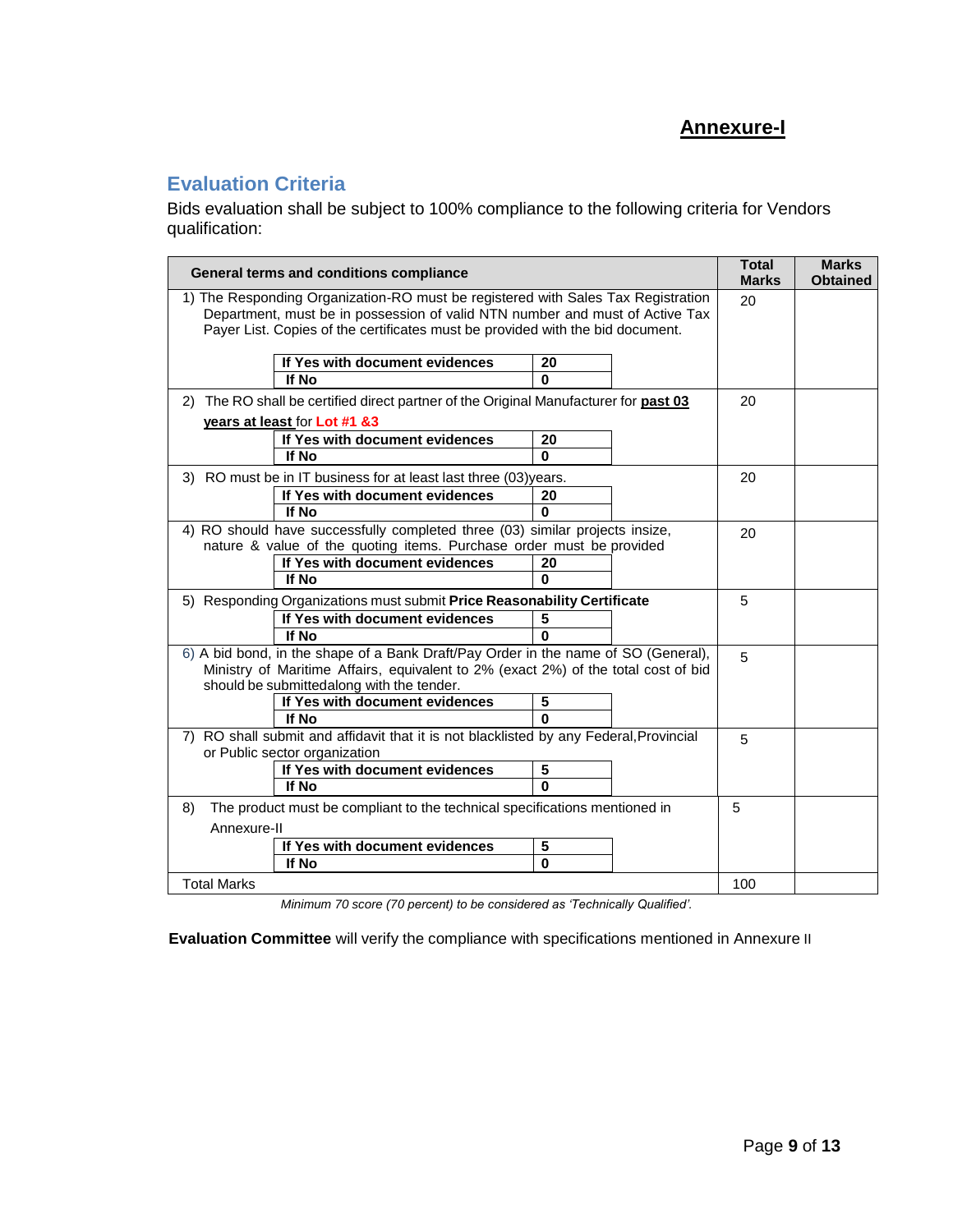#### **Annexure-II**

## **Technical Specification**

| <b>Hardware Items</b> |                                                                                                                                                                                                                                                                                                                                                                                                                                                                                                                                                                                                                                                                                                                                                                                  |     |  |  |  |
|-----------------------|----------------------------------------------------------------------------------------------------------------------------------------------------------------------------------------------------------------------------------------------------------------------------------------------------------------------------------------------------------------------------------------------------------------------------------------------------------------------------------------------------------------------------------------------------------------------------------------------------------------------------------------------------------------------------------------------------------------------------------------------------------------------------------|-----|--|--|--|
| $S+$                  | <b>Items</b>                                                                                                                                                                                                                                                                                                                                                                                                                                                                                                                                                                                                                                                                                                                                                                     | Qty |  |  |  |
| LOT#1                 | <b>LAPTOP</b>                                                                                                                                                                                                                                                                                                                                                                                                                                                                                                                                                                                                                                                                                                                                                                    |     |  |  |  |
| 1                     | <b>Type: Renowned Brand</b><br>CPU: 11th Generation Intel Core i7 (6 Core, 12M cache, base 1.8 GHz, upto<br>4.9GHz) or equivalent<br><b>Graphics:</b> Intel integrated Graphics or equivalent <b>Display</b> :<br>15.6" FHD Anti-Glare Non-touch, Camera & MicMemory: 8GB,<br>1x8GB, DDR4 Non-ECC<br>Hard Disk: 256 GB Solid State Drive or higher with 1 TB 7200 RPM SATAHDD<br>Network interface: Integrated 10/100/1000 Gigabit Ethernet LAN<br>WLAN: : Intel Dual Band Wi-Fi 6 AX201 2x2 802.11ax 160MHz + Bluetooth<br>5.1 or equivalent or higher<br>Pointing device: Dual Pointing Backlit US English Keyboard or equivalent<br>Battery: 4 Cell 68Whr Battery or equivalent or higher<br>External I/O Ports: 1 USB Type C™ 3.1 Gen 2 with Power Delivery & DisplayPort or |     |  |  |  |
|                       | equivalent<br>1 HDMI 2.0<br>1 RJ-45<br><b>OS:</b> Windows 10 Pro 64 OEM<br>Carrying Case: OEM carrying bag with Shoulder Strap and Handle<br>Warranty: 3 Year comprehensive local warranty                                                                                                                                                                                                                                                                                                                                                                                                                                                                                                                                                                                       |     |  |  |  |
| $\overline{2}$        | Tablets                                                                                                                                                                                                                                                                                                                                                                                                                                                                                                                                                                                                                                                                                                                                                                          |     |  |  |  |
|                       | Samsung or equivalent)<br>Tablet with Stylus, Android Based,<br>RAM 4GBm ROM 64 GB or Higher,<br>Battery minimum 7000mAH or Higher,<br>Screen Size 10.4" or Higher<br>Wifi based only<br>With Carrying case to accommodate Stylus<br>Warranty: 1 Year comprehensive local warranty                                                                                                                                                                                                                                                                                                                                                                                                                                                                                               |     |  |  |  |
| LOT#2                 | <b>LEDs (Turnkey Solution)</b>                                                                                                                                                                                                                                                                                                                                                                                                                                                                                                                                                                                                                                                                                                                                                   |     |  |  |  |
| 3.                    | LED 75' branded (original)                                                                                                                                                                                                                                                                                                                                                                                                                                                                                                                                                                                                                                                                                                                                                       | 01  |  |  |  |
|                       | Key Features/Specification equivalent or higher<br>The real 4K UHD TV<br><b>UHD Resolution</b><br>PurColour<br><b>Specifications</b><br>Display Size:<br>75"<br>Resolution:<br>3840 x 2160<br>Picture Engine:<br><b>UHD Up-Scaling</b><br>PQI:<br>1300<br>Motion Rate:<br>100<br>Contrast:<br>Mega Contrast<br>Color:<br>PurColor<br>Micro Dimming:<br><b>UHD Dimming</b><br>Contrast Enhancer:<br>Yes<br>Audio:<br>Dolby Digital Plus   DTS Codec   Sound Output (RMS) 20 W  <br>Speaker Type 2 CH (Down Firing w /Bass Reflex)   Multiroom<br>Link.<br><b>Smart Services:</b><br>Web Browser   Smart tv                                                                                                                                                                        |     |  |  |  |
|                       | TV to Mobile - Mirroring   Mobile to TV -<br>Convergence:<br>Mirroring, DLNA   360 Video Player   WiFi DirectConnectivity:<br>HDMI 3   USB 2   Component In (Y/Pb/Pr) 1                                                                                                                                                                                                                                                                                                                                                                                                                                                                                                                                                                                                          |     |  |  |  |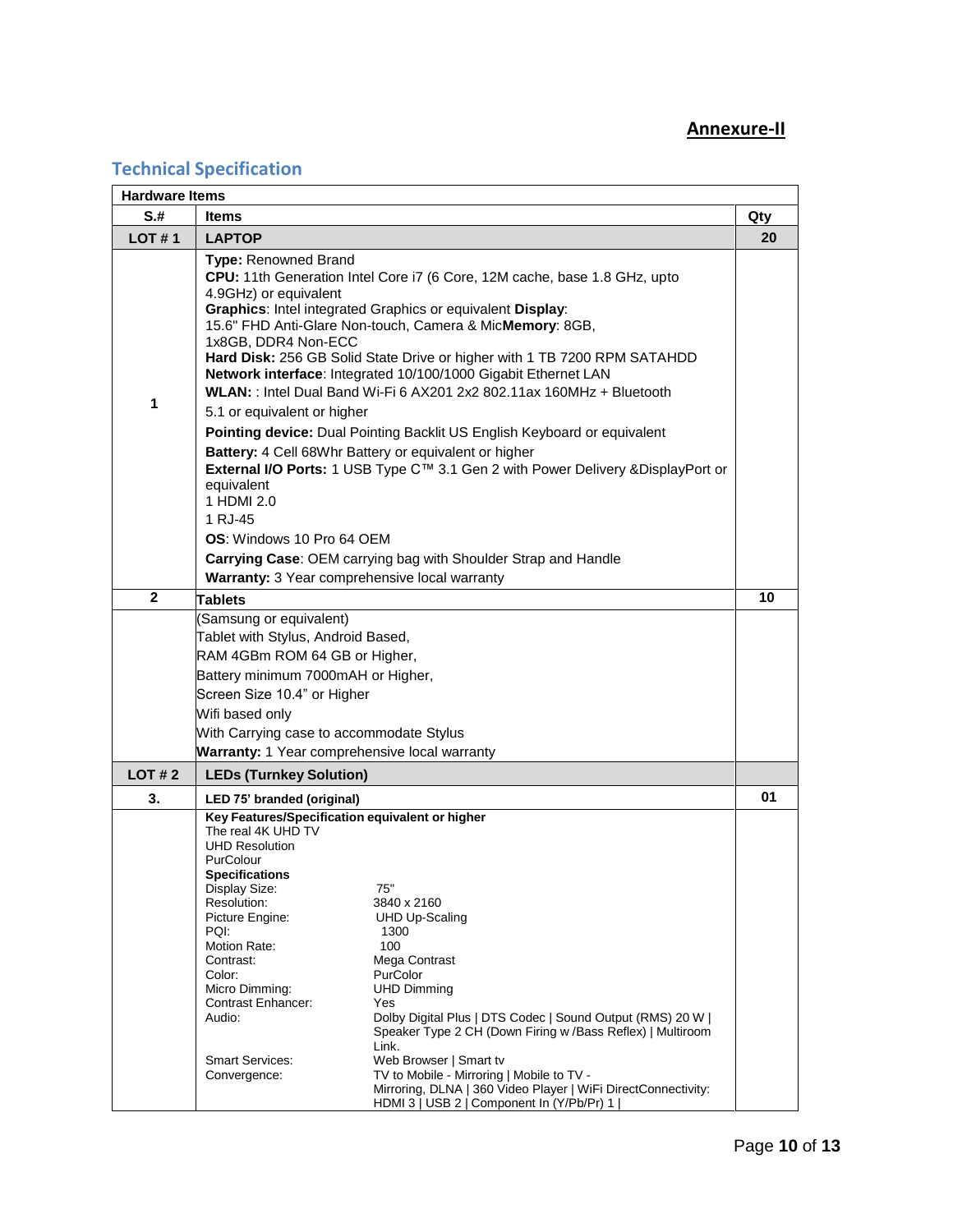|           | Composite In (AV) 1 (Common Use for ComponentY)   Ethernet<br>(LAN)   Wireless LAN Built-in   Anynet+ (HDMI-CEC) |    |  |  |
|-----------|------------------------------------------------------------------------------------------------------------------|----|--|--|
|           | With all accessories and wall mounting bracketsand stand<br>Others:                                              |    |  |  |
|           | Warranty: 3-year warranty                                                                                        |    |  |  |
| LOT # $3$ | Antivirus Software Kaspersky Endpoint Security for business Middle East Edition                                  |    |  |  |
|           | <b>For Three Years Subscription</b>                                                                              |    |  |  |
| 4         | Product ID: 212C-200303-210133-233-1797 (Renewal)                                                                | 25 |  |  |
|           | Product ID: 2DA6-201224-153601-470-1151 (Renewal)                                                                |    |  |  |
|           | <b>Additional Requirement</b>                                                                                    |    |  |  |
|           | <b>Three Years Subscription</b>                                                                                  |    |  |  |
|           | <b>Total</b>                                                                                                     | 85 |  |  |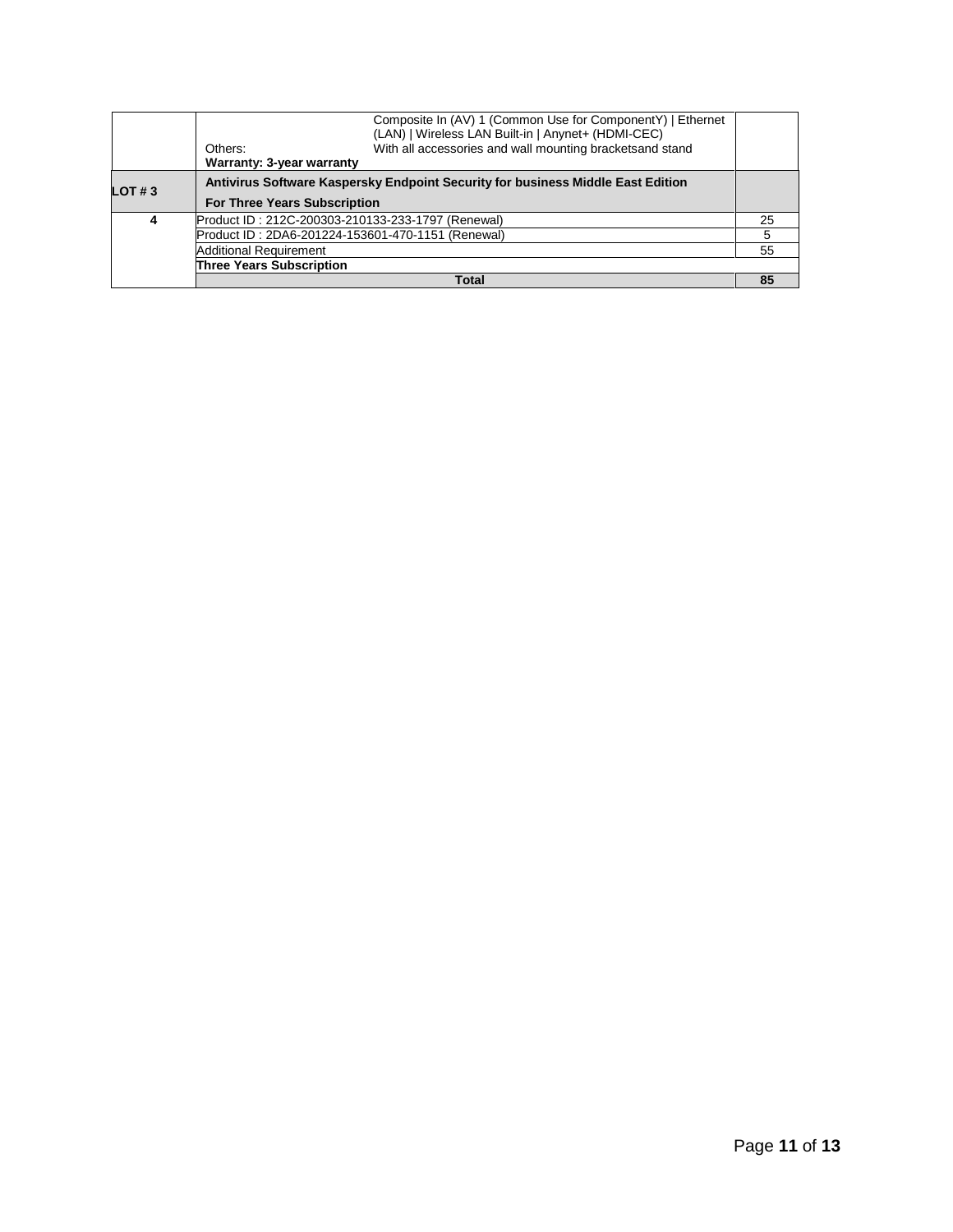## **Annexure-III**

## **Comparative Statement of Technical Specification of the Quoted Items**

| S#. | <b>ITEMS SPECIFICATIONS</b> | <b>Bidder-1</b> |              | Bidder-2        |                         |
|-----|-----------------------------|-----------------|--------------|-----------------|-------------------------|
|     |                             | <b>Complied</b> | Non-complied | <b>Complied</b> | Non-<br><b>Complied</b> |
|     | As per Annexure-II          |                 |              |                 |                         |